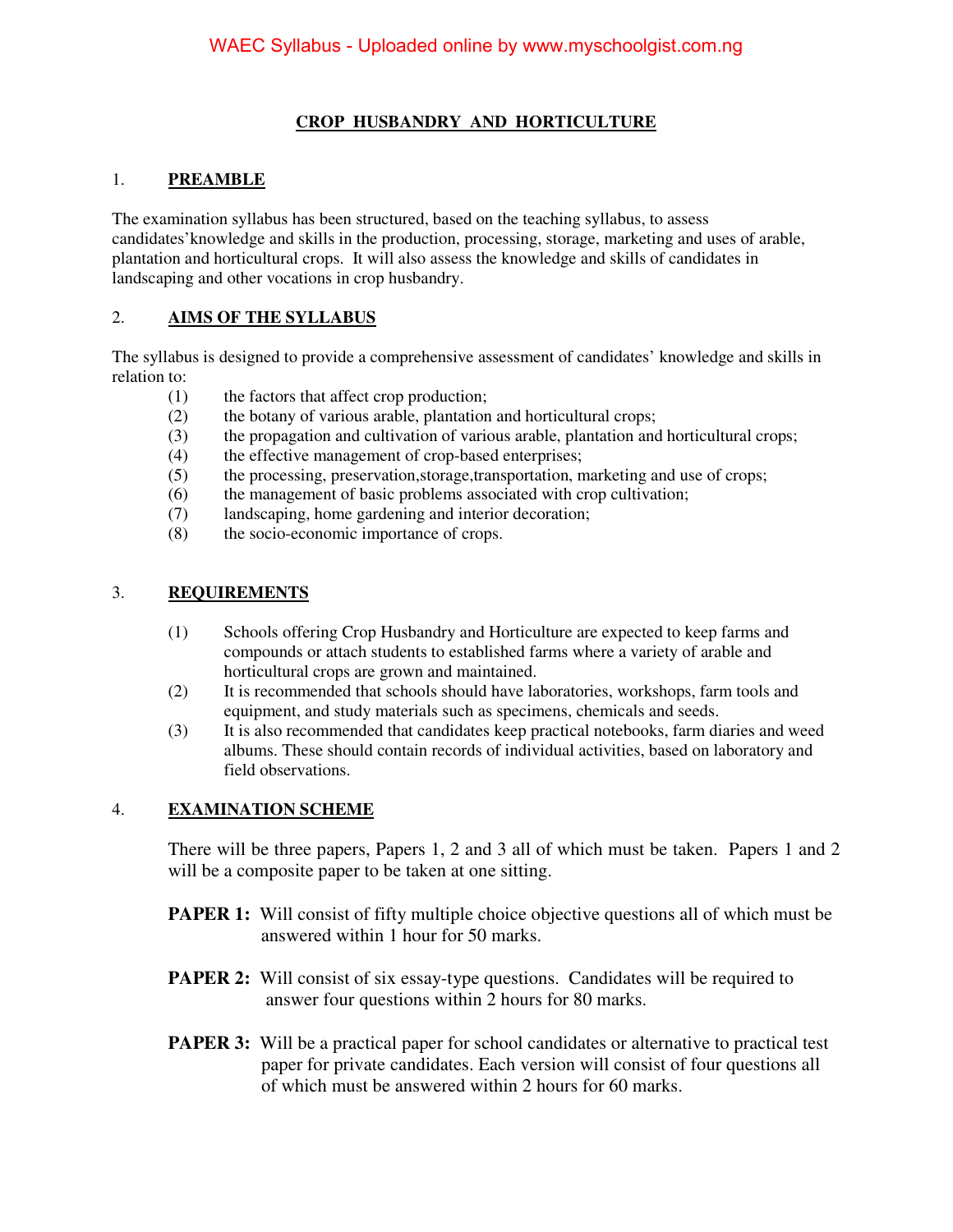#### 5. **DETAILED SYLLABUS**

| <b>CONTENTS</b>                                            | <b>NOTES</b>                                                                                                                                                                                                                                                                                                                                                    |
|------------------------------------------------------------|-----------------------------------------------------------------------------------------------------------------------------------------------------------------------------------------------------------------------------------------------------------------------------------------------------------------------------------------------------------------|
| A. CULTIVATION OF<br><b>FIELD CROPS</b>                    |                                                                                                                                                                                                                                                                                                                                                                 |
| 1. Factors affecting crop<br>production.                   | The effects of solar radiation, temperature,<br>rainfall, wind, edaphic, biotic, and inorganic<br>elements on crop growth, development and yield<br>is required.                                                                                                                                                                                                |
| Characteristics and<br>2.<br>importance of field<br>crops. | Understanding of the term field crops,<br>knowledge of their characteristics, knowledge of<br>the common and scientific names of common<br>field crops, and classification of field crops based<br>on the uses and life cycles are required.                                                                                                                    |
|                                                            | The groups based on uses are as follows:                                                                                                                                                                                                                                                                                                                        |
|                                                            | <b>Staple food crops</b><br>1. Cereals (maize, rice, sorghum, millet,<br>wheat, etc.)<br>2. Grain legumes (cowpea, groundnut,<br>bambara groundnut, soya bean, lima<br>bean, pigeon pea, broad bean,<br>jack bean, sword bean, winged bean,<br>$etc.$ )<br>3. Root and tuber crops (cassava, sweet<br>potato, yam, cocoyam, Irish potato), and<br>4. Plantains. |
|                                                            | <b>Special purpose field crops</b><br>1. Fibre crops (cotton, jute, kenaf, roselle,                                                                                                                                                                                                                                                                             |
|                                                            | sisal hemp)<br>2. Spice crops (ginger, black pepper)<br>3. Sugar crops (sugar cane)<br>4. Oil crops (sunflower)<br>5. Medicinal crops (moringa, aloe)<br>6. Aromatic crops (citronella, lemon grass)<br>7. Fumitories (tobacco)<br>8. Masticatories (tiger nut)                                                                                                 |
|                                                            | The groups based on life cycle are<br>Annuals, Biennials and<br>Perennials.                                                                                                                                                                                                                                                                                     |
| Distribution of<br>3.<br>field crops in<br>West Africa.    | The effects of climatic, soil, socio-cultural and<br>biological factors on the distribution of field<br>crops is required.                                                                                                                                                                                                                                      |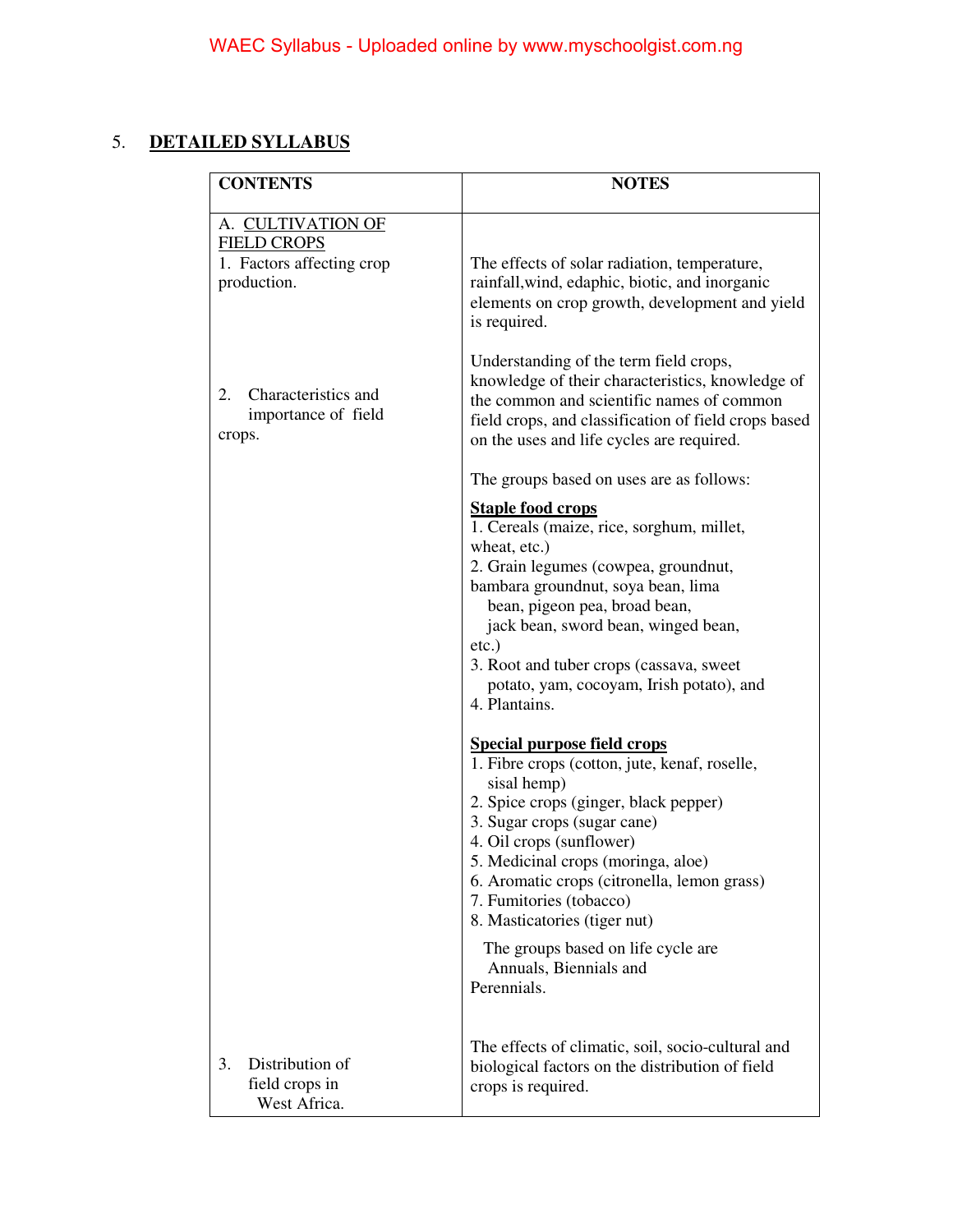| 4. Breeding of field crops:<br>(a) Selection of good<br>planting material.                                                                 | Knowledge of the characteristics and sources of<br>good planting materials such as seeds and<br>vegetative materials is required.                                                                                                                                                                                                 |
|--------------------------------------------------------------------------------------------------------------------------------------------|-----------------------------------------------------------------------------------------------------------------------------------------------------------------------------------------------------------------------------------------------------------------------------------------------------------------------------------|
| (b) Techniques for<br>developing and maintaining<br>improvedvarieties.                                                                     | Methods of crop improvement such as<br>introduction, selection and hybridization and<br>techniques for maintaining improved varieties<br>are required.                                                                                                                                                                            |
| (c) Seed production<br>and marketing.                                                                                                      | Factors influencing seed production, methods of<br>seed production, processing, storage and<br>marketing, qualities of good seed, and factors<br>affecting seed viability are required.                                                                                                                                           |
| 5. Production of cereal<br>crops:<br>(a) Classification,<br>botanical attributes<br>and distribution of<br>cereal crops in<br>West Africa. | The major types of cereal crops (maize, millet,<br>sorghum, and rice), their geographical<br>distribution in West Africa, their classification<br>(family, genus, species and varieties), the<br>morphological characteristics of the roots, leaves,<br>flowers and seeds, and the cross-sectional parts<br>of seeds is required. |
| (b) Land preparation,<br>planting, cultural<br>practices.                                                                                  | Land preparation activities, sowing/transplanting<br>and cultural practices like supplying, thinning,<br>weeding, irrigation, fertilizer application, pests<br>and diseases and their control will be assessed.<br>NB: Knowledge of the life cycle of the stem<br>borer ( <i>Busseolafusca</i> ) is required.                     |
| Harvesting, processing and<br>(c)<br>storage.<br>(d) Uses, value chains                                                                    | Knowledge of signs of maturity, harvesting,<br>processing for storage<br>and methods of storage will be assessed.                                                                                                                                                                                                                 |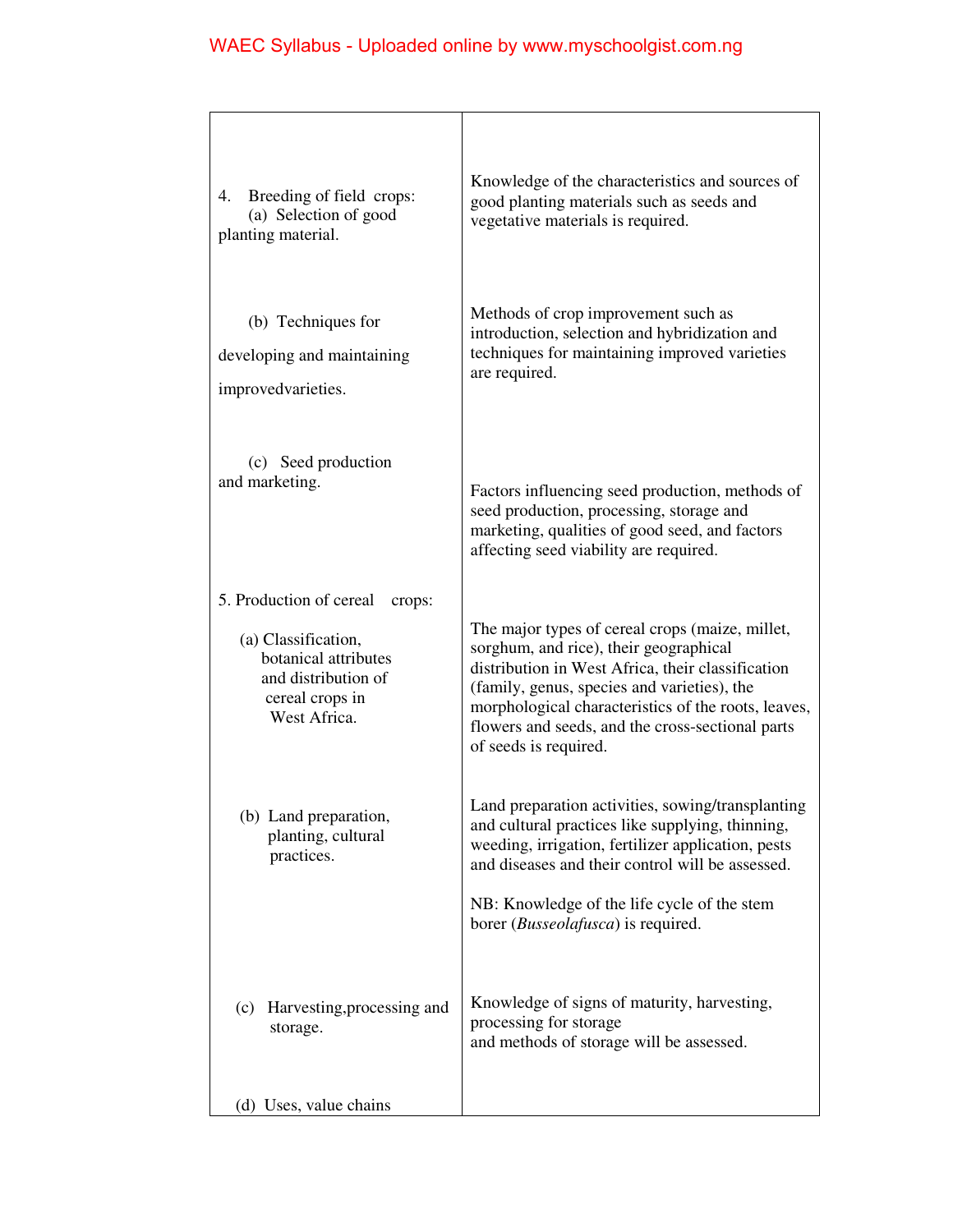| and marketing.<br>Production of<br>6.<br>leguminous crops:                                                   | The uses of cereals; and importance of value<br>chains in the production and marketing of cereals<br>will be assessed.                                                                                                                                                                    |
|--------------------------------------------------------------------------------------------------------------|-------------------------------------------------------------------------------------------------------------------------------------------------------------------------------------------------------------------------------------------------------------------------------------------|
| (a) Classification,<br>botanical<br>attributes and<br>distribution of<br>leguminous crops<br>in West Africa. | The major types of leguminous crops (cowpea,<br>groundnut and soya bean), their geographical<br>distribution in West Africa, their classification<br>(family, genus, species and varieties) will be<br>assessed.                                                                          |
| (b) Land preparation,<br>planting and<br>cultural practices.                                                 | Skills in land preparation, sowing/transplanting<br>and cultural practices like seed selection and<br>sowing, supplying, thinning, weeding, fertilizer<br>application, pests and diseases and their control<br>will be assessed.                                                          |
|                                                                                                              | NB: Knowledge of the life cycle of the bruchid<br>(Callosobruchusmaculatus) is required.                                                                                                                                                                                                  |
| (c) Harvesting,<br>processing and<br>storage.                                                                | Signs of maturity, harvesting, processing for<br>storage and methods of storage will be assessed.                                                                                                                                                                                         |
| (d) Uses, value chains<br>and marketing.<br>7. Production of root<br>and tuber crops:                        | The uses of legumes; and importance of value<br>chains in the production and marketing of<br>legumes will be assessed.                                                                                                                                                                    |
| (a) Introduction                                                                                             | Differences between root and tuber crops, their<br>morphological and anatomical features with<br>emphasis on the storage organs, classification<br>(family, genus and species) varieties and<br>cultivars of cassava and sweet potato and the<br>different species of yams and cocoyam is |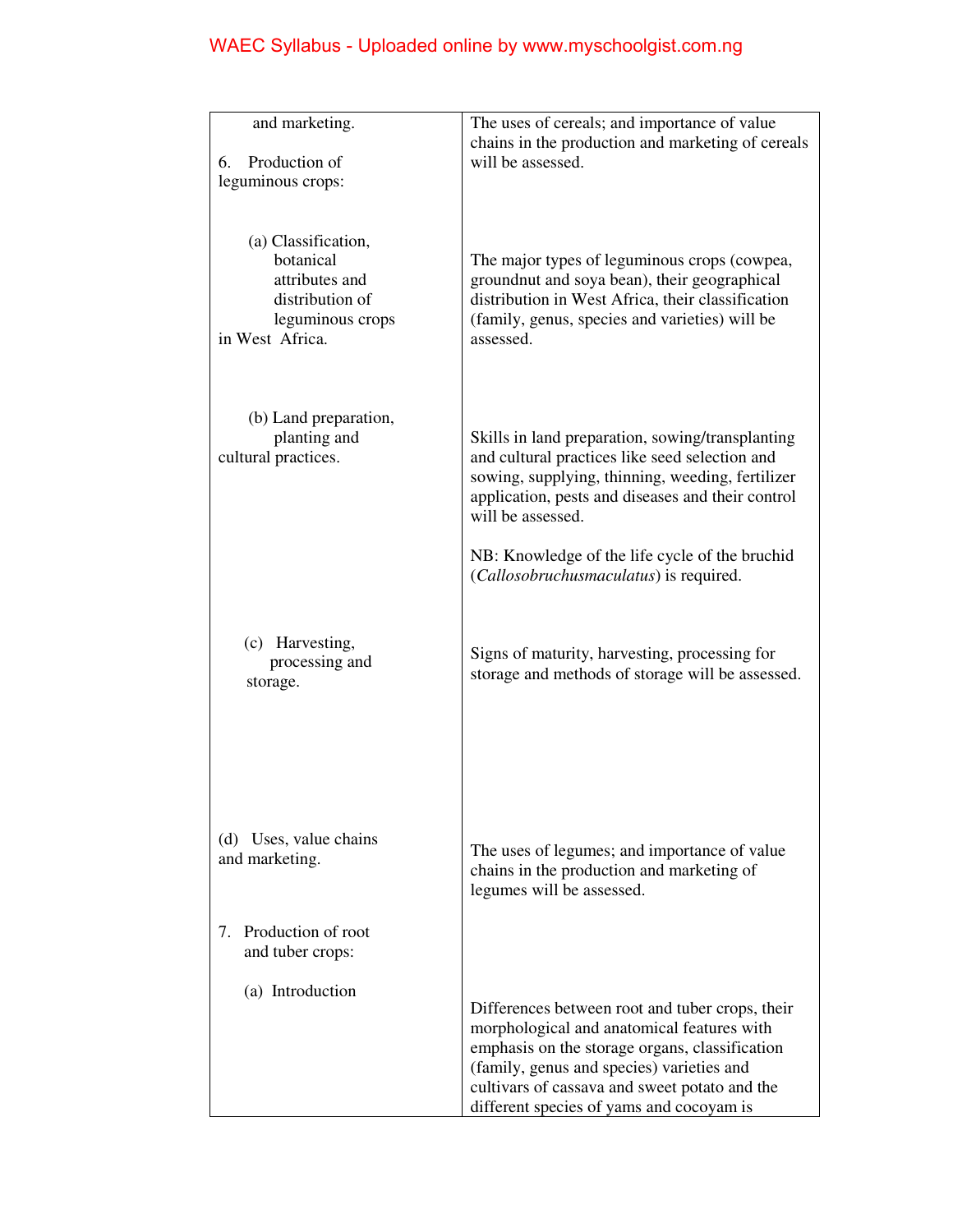|                                                              | required.<br>The species of yam to be considered are as listed<br>below:                                                                                                                                                                                                                                                            |
|--------------------------------------------------------------|-------------------------------------------------------------------------------------------------------------------------------------------------------------------------------------------------------------------------------------------------------------------------------------------------------------------------------------|
|                                                              | Species of yam:                                                                                                                                                                                                                                                                                                                     |
|                                                              | Dioscorearotundata (Guinea yam)                                                                                                                                                                                                                                                                                                     |
|                                                              | Dioscoreaalata (Water yam)                                                                                                                                                                                                                                                                                                          |
|                                                              | Dioscoreacayenensis (Yellow yam)                                                                                                                                                                                                                                                                                                    |
|                                                              | Dioscoreadumentorum (Bitter yam)                                                                                                                                                                                                                                                                                                    |
|                                                              | Dioscoreaesculenta (Chinese yam/Trifoliate                                                                                                                                                                                                                                                                                          |
|                                                              | yam)                                                                                                                                                                                                                                                                                                                                |
|                                                              | Dioscoreabulbifera (Aerial yam)                                                                                                                                                                                                                                                                                                     |
|                                                              | Dioscoreapraehensilis (Bush yam)                                                                                                                                                                                                                                                                                                    |
|                                                              | <b>Species of cocoyam</b>                                                                                                                                                                                                                                                                                                           |
|                                                              | Xanthosomasaggitifolium (Tania)                                                                                                                                                                                                                                                                                                     |
|                                                              | Colocassiaesculenta (Taro)                                                                                                                                                                                                                                                                                                          |
| (b) Climatic and soil<br>requirements.                       | The climatic and soil requirements for growing<br>the root and tuber crops will be assessed.                                                                                                                                                                                                                                        |
| (c) Land preparation,<br>planting and cultural<br>practices. | Method of land preparation <i>i.e.</i> slash and burn,<br>mounding, ridging etc., the planting materials<br>(stem/vines, cuttings, setts, minisetts, microsetts,<br>bulbils, suckers, tissue culture, plantlets etc.), and<br>the techniques for producing the various planting<br>materials for root and tuber crops are required. |
|                                                              | Recommended spacing and correct orientation of<br>planting materials, cultural practices such as<br>staking and training, remounding, weeding,<br>fertilizer application, diseases and pests and their<br>control are also required.                                                                                                |
| (d) Harvesting, post-<br>harvest handling and uses.          | Signs of maturity, methods of harvesting such as<br>double and piece meal harvesting and harvesting<br>precautions, post-havest handling suc as<br>preservation, storage methods, processing and<br>various uses will be assessed.                                                                                                  |
| Production of cotton:<br>8.                                  | Assessment will cover classification (from                                                                                                                                                                                                                                                                                          |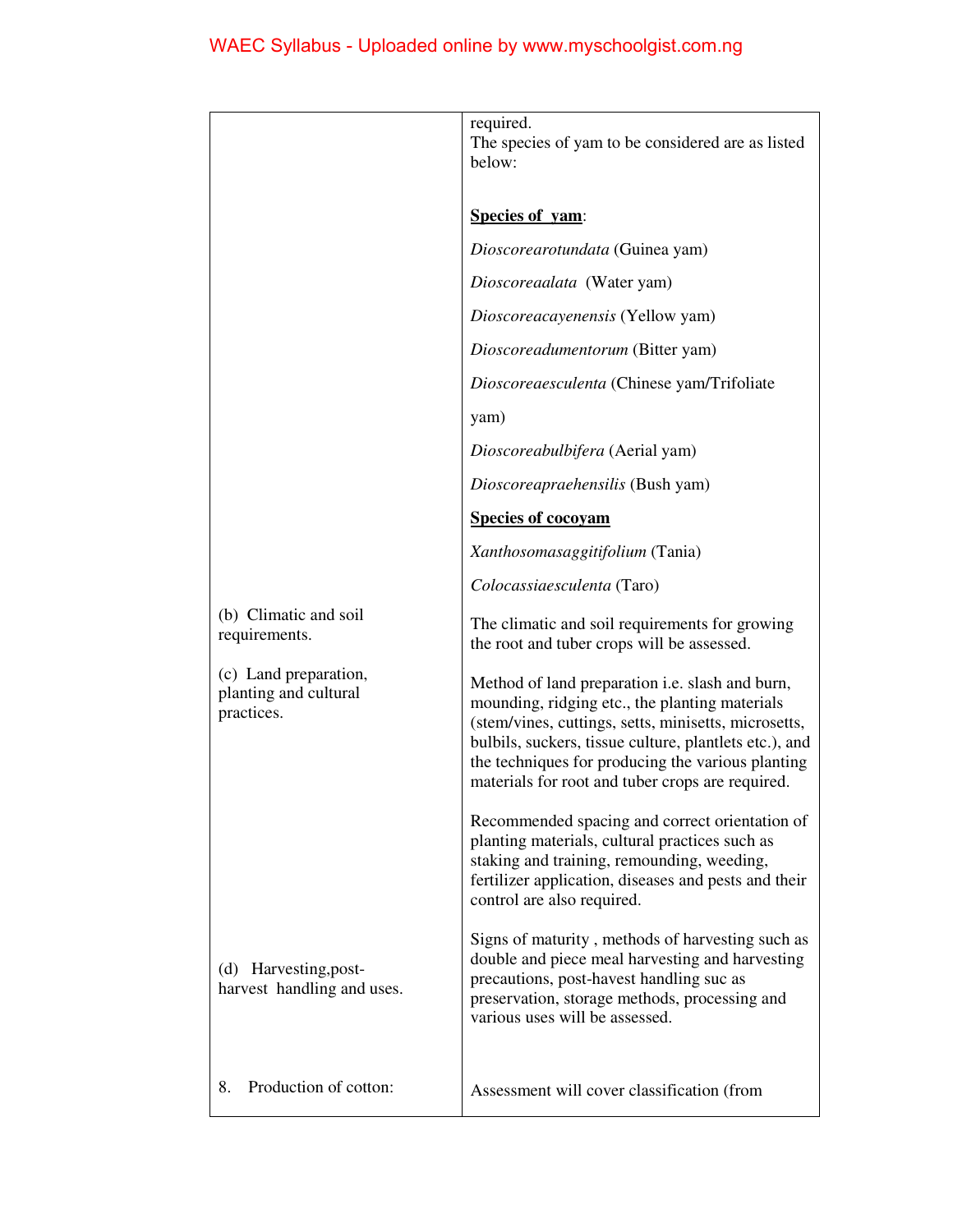| Introduction<br>(a)                                          | family to species), morphological features (root,<br>leaf, stem, fruit and seed) climatic, soil<br>requirement and distribution of cotton in West<br>Africa.                                                                                                                                                                                                                          |
|--------------------------------------------------------------|---------------------------------------------------------------------------------------------------------------------------------------------------------------------------------------------------------------------------------------------------------------------------------------------------------------------------------------------------------------------------------------|
| (b) Land preparation,<br>sowing and cultural practices       | Assessment will cover methods of land<br>preparation and cultural practices such as<br>ploughing, irrigation, pests and diseases and<br>their control.                                                                                                                                                                                                                                |
|                                                              | Knowledge of the life cycle of the cotton<br>stainer(Dysdercusspp). and how it can be used<br>to formulate control measures will be<br>required.                                                                                                                                                                                                                                      |
| (c) Harvesting and<br>processing                             | Harvesting and processing<br>activities (ginning and grading) will be assessed.                                                                                                                                                                                                                                                                                                       |
| 9. Prodction of sugarcane:<br>(a) Introduction               | Knowledge of the different species<br>(Saccharumofficinarum,<br>Saccharumbarberi, Saccharmsinense,<br>Saccharumedula), their morphological<br>characteristics and botanical classification<br>(family, genus, species) and the soil, rainfall and<br>water<br>requirements will be assessed.                                                                                          |
| (b) Land preparation,<br>planting and<br>cultural practices. | Land preparation methods such as clearing,<br>ploughing, harrowing and ridging will be<br>assessed. Propagating materials (short setts, long<br>setts and soldier setts), planting space, and<br>cultural practices such as weed control, earthing-<br>up, fertilizer application and the identification of<br>the major factors that affect the quality of cane<br>will be assessed. |
| (c) Harvesting                                               | Knowledge of signs of maturity, optimum<br>harvesting time, method of harvesting, frequency<br>of harvesting (ratoon) and the various stages of<br>sugar cane extraction will be assessed.                                                                                                                                                                                            |
| (d) Processing and<br>Uses                                   | Description of the processing stages<br>(crushing/milling, clarification, concentration,<br>crystallization and refining) and precautions to<br>ensure maximum sugar yield during extraction<br>are required.                                                                                                                                                                         |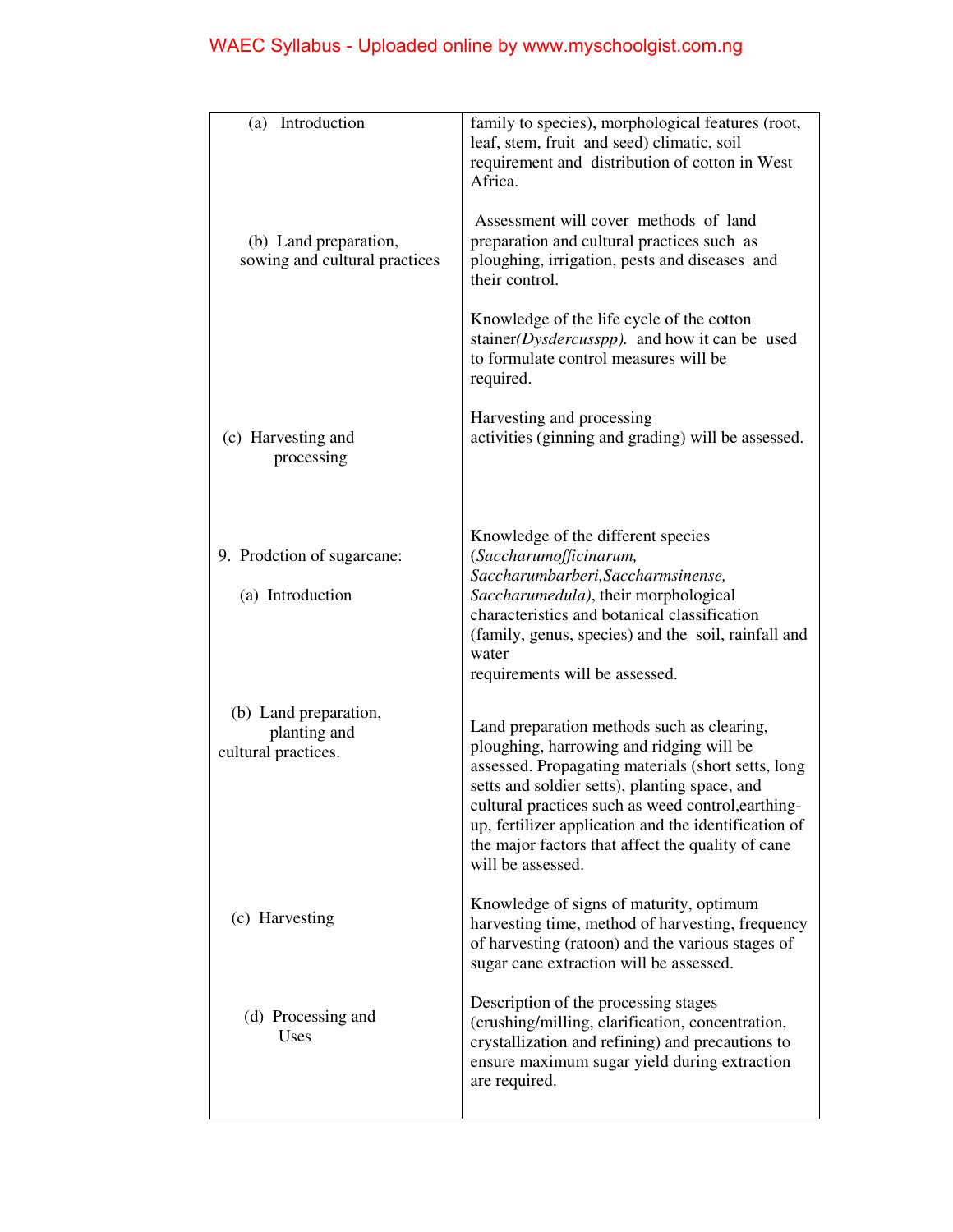| products of sugar are also required<br>10. Cultivation of fruit<br>crops:<br>(a) Types, characteristics<br>Knowledge of botanical names of various types<br>and geographical<br>of tropical and sub-tropical fruits is required.<br>distribution of fruit<br>This will include citrus, pineapple, mango,<br>banana, avocado pear, pawpaw, shea, miraculous<br>crops in West Africa.<br>berry, hog plum, apple, grapes etc. Assessment<br>will also cover knowledge of the characteristics,<br>the environmental requirements and geographical<br>distribution of fruit crops in West Africa.<br>(b) Land preparation<br>and nursery<br>Assessment will be on knowledge and<br>understanding of land preparation methods, pre-<br>practices.<br>nursery and nursery practices such as budding,<br>grafting, potting, soil sterilization, shading,<br>roguing, hardening, fertilizer application, pest<br>and disease control, irrigation etc.<br>Cultural practices in the field such as<br>(c) Transplanting and<br>transplanting methods and processes e.g. lining<br>field maintenance.<br>and pegging, planting pattern, planting at stake<br>and transplanting etc, and field care such as<br>fertilizer application, mulching, weed control,<br>pests and diseases and their control will be<br>assessed.<br>Signs of maturity, method of harvesting,<br>(d) Harvesting and<br>precautions, equipment for harvesting, post-<br>post-harvest<br>harvest handling e. g. sorting, grading and<br>handling.<br>packaging; pests and diseases and their control<br>will be assessed.<br>Candidates will be assessed on marketing<br>channels, quality and safety standards.<br>(e) Marketing<br>The importance of value chains in the production<br>and marketing of fruit crops will also be<br>assessed.<br>11. Production of Tree<br>The types (based on their uses), scientific names<br>crops:<br>and botanical characteristics is required.<br>(a) Types, characteristics,<br>classification and<br>importance of tree<br>crops.<br>(b) Geographical<br>The geographical distribution in West Africa and | Knowledge of the uses of products and by- |
|----------------------------------------------------------------------------------------------------------------------------------------------------------------------------------------------------------------------------------------------------------------------------------------------------------------------------------------------------------------------------------------------------------------------------------------------------------------------------------------------------------------------------------------------------------------------------------------------------------------------------------------------------------------------------------------------------------------------------------------------------------------------------------------------------------------------------------------------------------------------------------------------------------------------------------------------------------------------------------------------------------------------------------------------------------------------------------------------------------------------------------------------------------------------------------------------------------------------------------------------------------------------------------------------------------------------------------------------------------------------------------------------------------------------------------------------------------------------------------------------------------------------------------------------------------------------------------------------------------------------------------------------------------------------------------------------------------------------------------------------------------------------------------------------------------------------------------------------------------------------------------------------------------------------------------------------------------------------------------------------------------------------------------------------------------------------------------------------------------------|-------------------------------------------|
|                                                                                                                                                                                                                                                                                                                                                                                                                                                                                                                                                                                                                                                                                                                                                                                                                                                                                                                                                                                                                                                                                                                                                                                                                                                                                                                                                                                                                                                                                                                                                                                                                                                                                                                                                                                                                                                                                                                                                                                                                                                                                                                |                                           |
|                                                                                                                                                                                                                                                                                                                                                                                                                                                                                                                                                                                                                                                                                                                                                                                                                                                                                                                                                                                                                                                                                                                                                                                                                                                                                                                                                                                                                                                                                                                                                                                                                                                                                                                                                                                                                                                                                                                                                                                                                                                                                                                |                                           |
|                                                                                                                                                                                                                                                                                                                                                                                                                                                                                                                                                                                                                                                                                                                                                                                                                                                                                                                                                                                                                                                                                                                                                                                                                                                                                                                                                                                                                                                                                                                                                                                                                                                                                                                                                                                                                                                                                                                                                                                                                                                                                                                |                                           |
|                                                                                                                                                                                                                                                                                                                                                                                                                                                                                                                                                                                                                                                                                                                                                                                                                                                                                                                                                                                                                                                                                                                                                                                                                                                                                                                                                                                                                                                                                                                                                                                                                                                                                                                                                                                                                                                                                                                                                                                                                                                                                                                |                                           |
|                                                                                                                                                                                                                                                                                                                                                                                                                                                                                                                                                                                                                                                                                                                                                                                                                                                                                                                                                                                                                                                                                                                                                                                                                                                                                                                                                                                                                                                                                                                                                                                                                                                                                                                                                                                                                                                                                                                                                                                                                                                                                                                |                                           |
|                                                                                                                                                                                                                                                                                                                                                                                                                                                                                                                                                                                                                                                                                                                                                                                                                                                                                                                                                                                                                                                                                                                                                                                                                                                                                                                                                                                                                                                                                                                                                                                                                                                                                                                                                                                                                                                                                                                                                                                                                                                                                                                |                                           |
|                                                                                                                                                                                                                                                                                                                                                                                                                                                                                                                                                                                                                                                                                                                                                                                                                                                                                                                                                                                                                                                                                                                                                                                                                                                                                                                                                                                                                                                                                                                                                                                                                                                                                                                                                                                                                                                                                                                                                                                                                                                                                                                |                                           |
|                                                                                                                                                                                                                                                                                                                                                                                                                                                                                                                                                                                                                                                                                                                                                                                                                                                                                                                                                                                                                                                                                                                                                                                                                                                                                                                                                                                                                                                                                                                                                                                                                                                                                                                                                                                                                                                                                                                                                                                                                                                                                                                |                                           |
|                                                                                                                                                                                                                                                                                                                                                                                                                                                                                                                                                                                                                                                                                                                                                                                                                                                                                                                                                                                                                                                                                                                                                                                                                                                                                                                                                                                                                                                                                                                                                                                                                                                                                                                                                                                                                                                                                                                                                                                                                                                                                                                |                                           |
|                                                                                                                                                                                                                                                                                                                                                                                                                                                                                                                                                                                                                                                                                                                                                                                                                                                                                                                                                                                                                                                                                                                                                                                                                                                                                                                                                                                                                                                                                                                                                                                                                                                                                                                                                                                                                                                                                                                                                                                                                                                                                                                |                                           |
|                                                                                                                                                                                                                                                                                                                                                                                                                                                                                                                                                                                                                                                                                                                                                                                                                                                                                                                                                                                                                                                                                                                                                                                                                                                                                                                                                                                                                                                                                                                                                                                                                                                                                                                                                                                                                                                                                                                                                                                                                                                                                                                |                                           |
|                                                                                                                                                                                                                                                                                                                                                                                                                                                                                                                                                                                                                                                                                                                                                                                                                                                                                                                                                                                                                                                                                                                                                                                                                                                                                                                                                                                                                                                                                                                                                                                                                                                                                                                                                                                                                                                                                                                                                                                                                                                                                                                |                                           |
|                                                                                                                                                                                                                                                                                                                                                                                                                                                                                                                                                                                                                                                                                                                                                                                                                                                                                                                                                                                                                                                                                                                                                                                                                                                                                                                                                                                                                                                                                                                                                                                                                                                                                                                                                                                                                                                                                                                                                                                                                                                                                                                |                                           |
|                                                                                                                                                                                                                                                                                                                                                                                                                                                                                                                                                                                                                                                                                                                                                                                                                                                                                                                                                                                                                                                                                                                                                                                                                                                                                                                                                                                                                                                                                                                                                                                                                                                                                                                                                                                                                                                                                                                                                                                                                                                                                                                |                                           |
|                                                                                                                                                                                                                                                                                                                                                                                                                                                                                                                                                                                                                                                                                                                                                                                                                                                                                                                                                                                                                                                                                                                                                                                                                                                                                                                                                                                                                                                                                                                                                                                                                                                                                                                                                                                                                                                                                                                                                                                                                                                                                                                |                                           |
|                                                                                                                                                                                                                                                                                                                                                                                                                                                                                                                                                                                                                                                                                                                                                                                                                                                                                                                                                                                                                                                                                                                                                                                                                                                                                                                                                                                                                                                                                                                                                                                                                                                                                                                                                                                                                                                                                                                                                                                                                                                                                                                |                                           |
|                                                                                                                                                                                                                                                                                                                                                                                                                                                                                                                                                                                                                                                                                                                                                                                                                                                                                                                                                                                                                                                                                                                                                                                                                                                                                                                                                                                                                                                                                                                                                                                                                                                                                                                                                                                                                                                                                                                                                                                                                                                                                                                |                                           |
|                                                                                                                                                                                                                                                                                                                                                                                                                                                                                                                                                                                                                                                                                                                                                                                                                                                                                                                                                                                                                                                                                                                                                                                                                                                                                                                                                                                                                                                                                                                                                                                                                                                                                                                                                                                                                                                                                                                                                                                                                                                                                                                |                                           |
|                                                                                                                                                                                                                                                                                                                                                                                                                                                                                                                                                                                                                                                                                                                                                                                                                                                                                                                                                                                                                                                                                                                                                                                                                                                                                                                                                                                                                                                                                                                                                                                                                                                                                                                                                                                                                                                                                                                                                                                                                                                                                                                |                                           |
|                                                                                                                                                                                                                                                                                                                                                                                                                                                                                                                                                                                                                                                                                                                                                                                                                                                                                                                                                                                                                                                                                                                                                                                                                                                                                                                                                                                                                                                                                                                                                                                                                                                                                                                                                                                                                                                                                                                                                                                                                                                                                                                |                                           |
|                                                                                                                                                                                                                                                                                                                                                                                                                                                                                                                                                                                                                                                                                                                                                                                                                                                                                                                                                                                                                                                                                                                                                                                                                                                                                                                                                                                                                                                                                                                                                                                                                                                                                                                                                                                                                                                                                                                                                                                                                                                                                                                |                                           |
|                                                                                                                                                                                                                                                                                                                                                                                                                                                                                                                                                                                                                                                                                                                                                                                                                                                                                                                                                                                                                                                                                                                                                                                                                                                                                                                                                                                                                                                                                                                                                                                                                                                                                                                                                                                                                                                                                                                                                                                                                                                                                                                |                                           |
|                                                                                                                                                                                                                                                                                                                                                                                                                                                                                                                                                                                                                                                                                                                                                                                                                                                                                                                                                                                                                                                                                                                                                                                                                                                                                                                                                                                                                                                                                                                                                                                                                                                                                                                                                                                                                                                                                                                                                                                                                                                                                                                |                                           |
|                                                                                                                                                                                                                                                                                                                                                                                                                                                                                                                                                                                                                                                                                                                                                                                                                                                                                                                                                                                                                                                                                                                                                                                                                                                                                                                                                                                                                                                                                                                                                                                                                                                                                                                                                                                                                                                                                                                                                                                                                                                                                                                |                                           |
|                                                                                                                                                                                                                                                                                                                                                                                                                                                                                                                                                                                                                                                                                                                                                                                                                                                                                                                                                                                                                                                                                                                                                                                                                                                                                                                                                                                                                                                                                                                                                                                                                                                                                                                                                                                                                                                                                                                                                                                                                                                                                                                |                                           |
|                                                                                                                                                                                                                                                                                                                                                                                                                                                                                                                                                                                                                                                                                                                                                                                                                                                                                                                                                                                                                                                                                                                                                                                                                                                                                                                                                                                                                                                                                                                                                                                                                                                                                                                                                                                                                                                                                                                                                                                                                                                                                                                |                                           |
|                                                                                                                                                                                                                                                                                                                                                                                                                                                                                                                                                                                                                                                                                                                                                                                                                                                                                                                                                                                                                                                                                                                                                                                                                                                                                                                                                                                                                                                                                                                                                                                                                                                                                                                                                                                                                                                                                                                                                                                                                                                                                                                |                                           |
|                                                                                                                                                                                                                                                                                                                                                                                                                                                                                                                                                                                                                                                                                                                                                                                                                                                                                                                                                                                                                                                                                                                                                                                                                                                                                                                                                                                                                                                                                                                                                                                                                                                                                                                                                                                                                                                                                                                                                                                                                                                                                                                |                                           |
|                                                                                                                                                                                                                                                                                                                                                                                                                                                                                                                                                                                                                                                                                                                                                                                                                                                                                                                                                                                                                                                                                                                                                                                                                                                                                                                                                                                                                                                                                                                                                                                                                                                                                                                                                                                                                                                                                                                                                                                                                                                                                                                |                                           |
|                                                                                                                                                                                                                                                                                                                                                                                                                                                                                                                                                                                                                                                                                                                                                                                                                                                                                                                                                                                                                                                                                                                                                                                                                                                                                                                                                                                                                                                                                                                                                                                                                                                                                                                                                                                                                                                                                                                                                                                                                                                                                                                |                                           |
|                                                                                                                                                                                                                                                                                                                                                                                                                                                                                                                                                                                                                                                                                                                                                                                                                                                                                                                                                                                                                                                                                                                                                                                                                                                                                                                                                                                                                                                                                                                                                                                                                                                                                                                                                                                                                                                                                                                                                                                                                                                                                                                |                                           |
|                                                                                                                                                                                                                                                                                                                                                                                                                                                                                                                                                                                                                                                                                                                                                                                                                                                                                                                                                                                                                                                                                                                                                                                                                                                                                                                                                                                                                                                                                                                                                                                                                                                                                                                                                                                                                                                                                                                                                                                                                                                                                                                |                                           |
|                                                                                                                                                                                                                                                                                                                                                                                                                                                                                                                                                                                                                                                                                                                                                                                                                                                                                                                                                                                                                                                                                                                                                                                                                                                                                                                                                                                                                                                                                                                                                                                                                                                                                                                                                                                                                                                                                                                                                                                                                                                                                                                |                                           |
|                                                                                                                                                                                                                                                                                                                                                                                                                                                                                                                                                                                                                                                                                                                                                                                                                                                                                                                                                                                                                                                                                                                                                                                                                                                                                                                                                                                                                                                                                                                                                                                                                                                                                                                                                                                                                                                                                                                                                                                                                                                                                                                |                                           |
|                                                                                                                                                                                                                                                                                                                                                                                                                                                                                                                                                                                                                                                                                                                                                                                                                                                                                                                                                                                                                                                                                                                                                                                                                                                                                                                                                                                                                                                                                                                                                                                                                                                                                                                                                                                                                                                                                                                                                                                                                                                                                                                |                                           |
|                                                                                                                                                                                                                                                                                                                                                                                                                                                                                                                                                                                                                                                                                                                                                                                                                                                                                                                                                                                                                                                                                                                                                                                                                                                                                                                                                                                                                                                                                                                                                                                                                                                                                                                                                                                                                                                                                                                                                                                                                                                                                                                |                                           |
|                                                                                                                                                                                                                                                                                                                                                                                                                                                                                                                                                                                                                                                                                                                                                                                                                                                                                                                                                                                                                                                                                                                                                                                                                                                                                                                                                                                                                                                                                                                                                                                                                                                                                                                                                                                                                                                                                                                                                                                                                                                                                                                |                                           |
|                                                                                                                                                                                                                                                                                                                                                                                                                                                                                                                                                                                                                                                                                                                                                                                                                                                                                                                                                                                                                                                                                                                                                                                                                                                                                                                                                                                                                                                                                                                                                                                                                                                                                                                                                                                                                                                                                                                                                                                                                                                                                                                |                                           |
|                                                                                                                                                                                                                                                                                                                                                                                                                                                                                                                                                                                                                                                                                                                                                                                                                                                                                                                                                                                                                                                                                                                                                                                                                                                                                                                                                                                                                                                                                                                                                                                                                                                                                                                                                                                                                                                                                                                                                                                                                                                                                                                |                                           |
|                                                                                                                                                                                                                                                                                                                                                                                                                                                                                                                                                                                                                                                                                                                                                                                                                                                                                                                                                                                                                                                                                                                                                                                                                                                                                                                                                                                                                                                                                                                                                                                                                                                                                                                                                                                                                                                                                                                                                                                                                                                                                                                |                                           |
|                                                                                                                                                                                                                                                                                                                                                                                                                                                                                                                                                                                                                                                                                                                                                                                                                                                                                                                                                                                                                                                                                                                                                                                                                                                                                                                                                                                                                                                                                                                                                                                                                                                                                                                                                                                                                                                                                                                                                                                                                                                                                                                |                                           |
|                                                                                                                                                                                                                                                                                                                                                                                                                                                                                                                                                                                                                                                                                                                                                                                                                                                                                                                                                                                                                                                                                                                                                                                                                                                                                                                                                                                                                                                                                                                                                                                                                                                                                                                                                                                                                                                                                                                                                                                                                                                                                                                |                                           |
|                                                                                                                                                                                                                                                                                                                                                                                                                                                                                                                                                                                                                                                                                                                                                                                                                                                                                                                                                                                                                                                                                                                                                                                                                                                                                                                                                                                                                                                                                                                                                                                                                                                                                                                                                                                                                                                                                                                                                                                                                                                                                                                |                                           |
|                                                                                                                                                                                                                                                                                                                                                                                                                                                                                                                                                                                                                                                                                                                                                                                                                                                                                                                                                                                                                                                                                                                                                                                                                                                                                                                                                                                                                                                                                                                                                                                                                                                                                                                                                                                                                                                                                                                                                                                                                                                                                                                |                                           |
|                                                                                                                                                                                                                                                                                                                                                                                                                                                                                                                                                                                                                                                                                                                                                                                                                                                                                                                                                                                                                                                                                                                                                                                                                                                                                                                                                                                                                                                                                                                                                                                                                                                                                                                                                                                                                                                                                                                                                                                                                                                                                                                |                                           |
|                                                                                                                                                                                                                                                                                                                                                                                                                                                                                                                                                                                                                                                                                                                                                                                                                                                                                                                                                                                                                                                                                                                                                                                                                                                                                                                                                                                                                                                                                                                                                                                                                                                                                                                                                                                                                                                                                                                                                                                                                                                                                                                |                                           |
|                                                                                                                                                                                                                                                                                                                                                                                                                                                                                                                                                                                                                                                                                                                                                                                                                                                                                                                                                                                                                                                                                                                                                                                                                                                                                                                                                                                                                                                                                                                                                                                                                                                                                                                                                                                                                                                                                                                                                                                                                                                                                                                |                                           |
|                                                                                                                                                                                                                                                                                                                                                                                                                                                                                                                                                                                                                                                                                                                                                                                                                                                                                                                                                                                                                                                                                                                                                                                                                                                                                                                                                                                                                                                                                                                                                                                                                                                                                                                                                                                                                                                                                                                                                                                                                                                                                                                |                                           |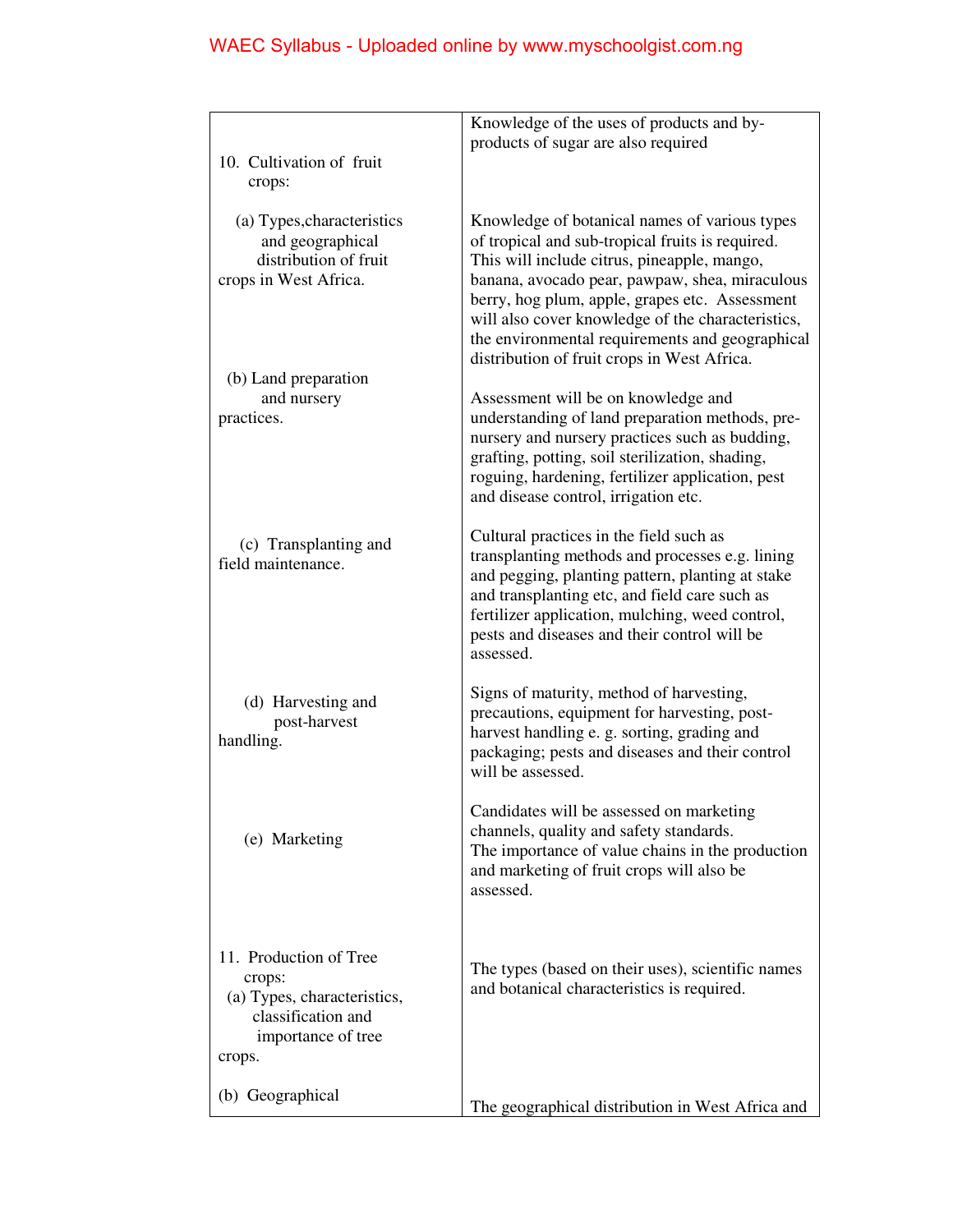| distribution,<br>environmental<br>requirements and<br>adaptations                                                                                                                                                                                                | the adaptations of various tree crops is required.                                                                                                                                                                                                                                                                                                                                                                                                                                                                                                                                                                                                                                                                                                                                 |
|------------------------------------------------------------------------------------------------------------------------------------------------------------------------------------------------------------------------------------------------------------------|------------------------------------------------------------------------------------------------------------------------------------------------------------------------------------------------------------------------------------------------------------------------------------------------------------------------------------------------------------------------------------------------------------------------------------------------------------------------------------------------------------------------------------------------------------------------------------------------------------------------------------------------------------------------------------------------------------------------------------------------------------------------------------|
| (c) Seed dormancy                                                                                                                                                                                                                                                | Causes of seed dormancy and methods to break<br>dormancy will be assessed.                                                                                                                                                                                                                                                                                                                                                                                                                                                                                                                                                                                                                                                                                                         |
| (d) Land preparation<br>and techniques of<br>raising and<br>management of<br>tree crops.                                                                                                                                                                         | Assessment will be on land preparation methods,<br>pre-nursery and nursery practices such as<br>budding, grafting, potting, soil sterilization,<br>shading, weed management, mulching, shading,<br>roguing, fertilizer application, pest and disease<br>control, irrigation etc.                                                                                                                                                                                                                                                                                                                                                                                                                                                                                                   |
| (e) Harvesting and<br>post-harvest<br>handling.                                                                                                                                                                                                                  | Signs of maturity, methods of harvesting,<br>precautions, equipment for harvesting, pests and<br>diseases and their control; Post-harvest activities<br>such as dehusking, hulling, fermentation,<br>canning, drying, coagulation, smoking etc. will<br>be assessed.                                                                                                                                                                                                                                                                                                                                                                                                                                                                                                               |
|                                                                                                                                                                                                                                                                  | Candidates will be assessed on marketing<br>channels, quality and safety standards.                                                                                                                                                                                                                                                                                                                                                                                                                                                                                                                                                                                                                                                                                                |
| (f) Marketing<br>12. Production of specific<br>tree crops:<br>(a) Classification,<br>botanical<br>attributes and<br>distribution of<br>specific tree crops<br>in West Africa.<br>(b) Land preparation,<br>planting and cultural<br>practices.<br>(c) Harvesting, | The major types of tree crops (cocoa, cashew,<br>coconut and oil palm), their geographical<br>distribution in West Africa, their classification<br>(family, genus, species and varieties);<br>morphological characteristics of the roots,<br>leaves, flowers and seeds, and the cross-sectional<br>parts of seeds will be assessed.<br>Land preparation, nursery practices, planting<br>methods and patterns, cultural practices, pests<br>(including the life cycle of cocoa capisds/mirids)<br>and diseases and their control will be assessed.<br>Signs of maturity, harvesting tools and steps in<br>using the tools, harvesting, handling procedures,<br>grading, processing of each tree crop produce<br>into industrial products and storage method(s)<br>will be assessed. |
| processing and<br>storage.                                                                                                                                                                                                                                       | The uses, nutritional and economic importance,<br>tree crop value chains and the quality and safety<br>standards for marketing in the tree crop industry<br>is required.                                                                                                                                                                                                                                                                                                                                                                                                                                                                                                                                                                                                           |
| (d) Uses, value chains<br>and marketing.                                                                                                                                                                                                                         |                                                                                                                                                                                                                                                                                                                                                                                                                                                                                                                                                                                                                                                                                                                                                                                    |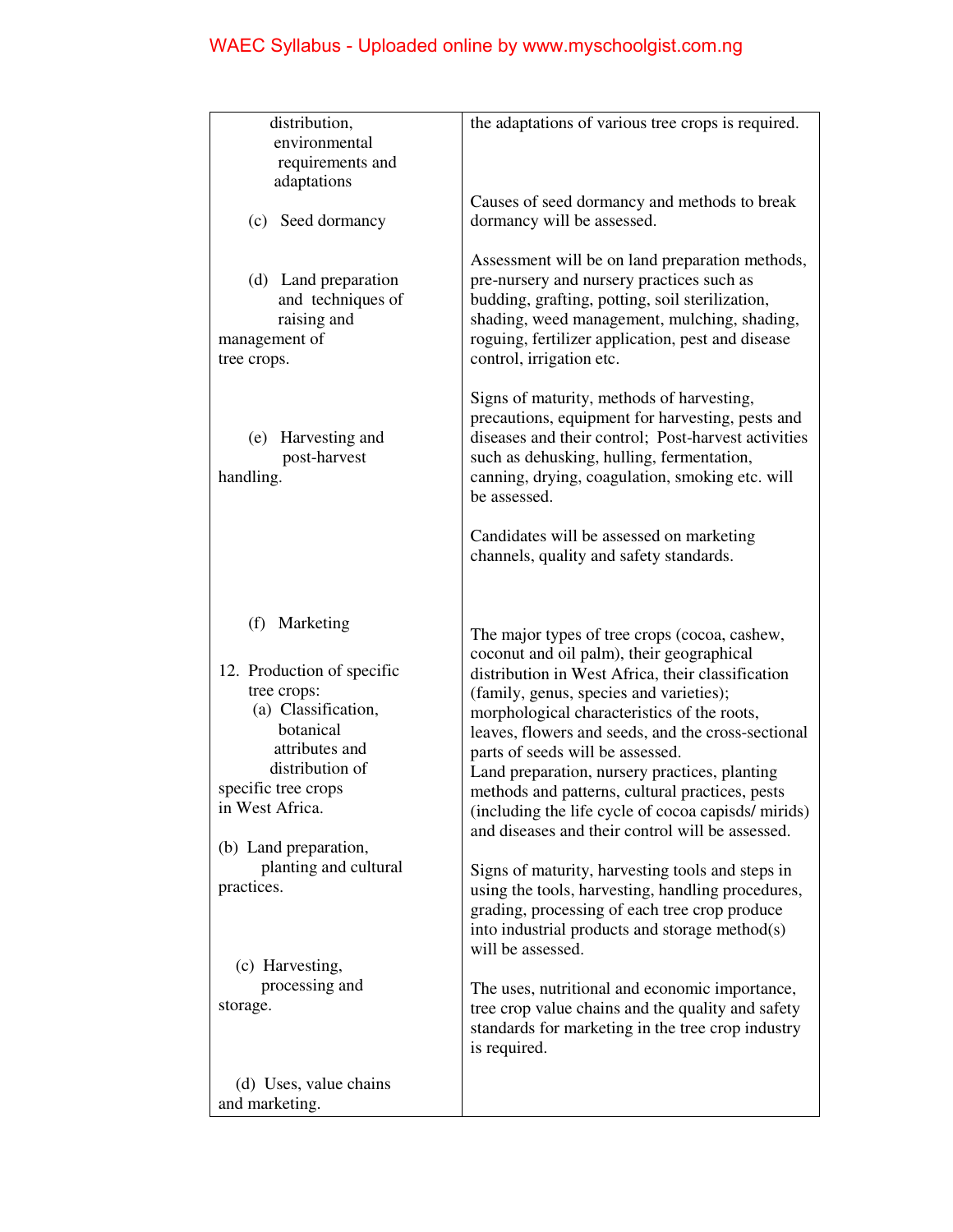| <b>B. PRODUCTION OF</b><br><b>VEGETABLES</b><br>(a) Types, characteristics,<br>nutritional and<br>economic importance. | Assessment will cover knowledge of the various<br>types of vegetable crops (based on uses and life<br>cycle) and their characteristics. Scientific names<br>of vegetables including cabbage, African<br>spinach, Indian spinach, cocoyam, lettuce,<br>talinum, cauliflower, tomatoes, pepper, garden<br>eggs, cucumber, water melon, okro, sweet<br>pepper, French beans, agushi, lima bean, shallot,<br>onion, carrot and radish will be assessed.<br>Skills in making biological drawings of<br>economic parts of vegetables and knowledge of<br>the nutritional and socio-economic importance of<br>vegetables will be assessed. |
|------------------------------------------------------------------------------------------------------------------------|-------------------------------------------------------------------------------------------------------------------------------------------------------------------------------------------------------------------------------------------------------------------------------------------------------------------------------------------------------------------------------------------------------------------------------------------------------------------------------------------------------------------------------------------------------------------------------------------------------------------------------------|
| (b) Production systems<br>and cropping<br>patterns of<br>vegetable crops in<br>West Africa.                            | Features and skills required in the various types<br>of vegetable production systems (backyard<br>garden/home garden, market garden, truck<br>farming, production for processing, irrigated<br>vegetable farming, dry season farming, vegetable<br>seed production and hydronics gardening) will be<br>assessed.<br>Assessment will also be based on various<br>cropping patterns which include crop rotation,<br>inter-cropping, succession cropping, relay<br>cropping and phased cropping as well as                                                                                                                             |
|                                                                                                                        | advantages and disadvantages of each pattern.<br>The climatic and soil factors is required.                                                                                                                                                                                                                                                                                                                                                                                                                                                                                                                                         |
| (c) Environmental<br>requirements.                                                                                     |                                                                                                                                                                                                                                                                                                                                                                                                                                                                                                                                                                                                                                     |
|                                                                                                                        | Assessment will be based on the criteria for site                                                                                                                                                                                                                                                                                                                                                                                                                                                                                                                                                                                   |
|                                                                                                                        | selection for vegetable enterprise and skills for                                                                                                                                                                                                                                                                                                                                                                                                                                                                                                                                                                                   |
| (d) Site selection and                                                                                                 | developing vegetable crop farms, land                                                                                                                                                                                                                                                                                                                                                                                                                                                                                                                                                                                               |
| land preparation.                                                                                                      | preparation methods (raised and sunken beds,                                                                                                                                                                                                                                                                                                                                                                                                                                                                                                                                                                                        |
|                                                                                                                        | ridges and flat), the<br>merits and demerits of various land preparation<br>methods and justification for the methods<br>selected.                                                                                                                                                                                                                                                                                                                                                                                                                                                                                                  |
|                                                                                                                        |                                                                                                                                                                                                                                                                                                                                                                                                                                                                                                                                                                                                                                     |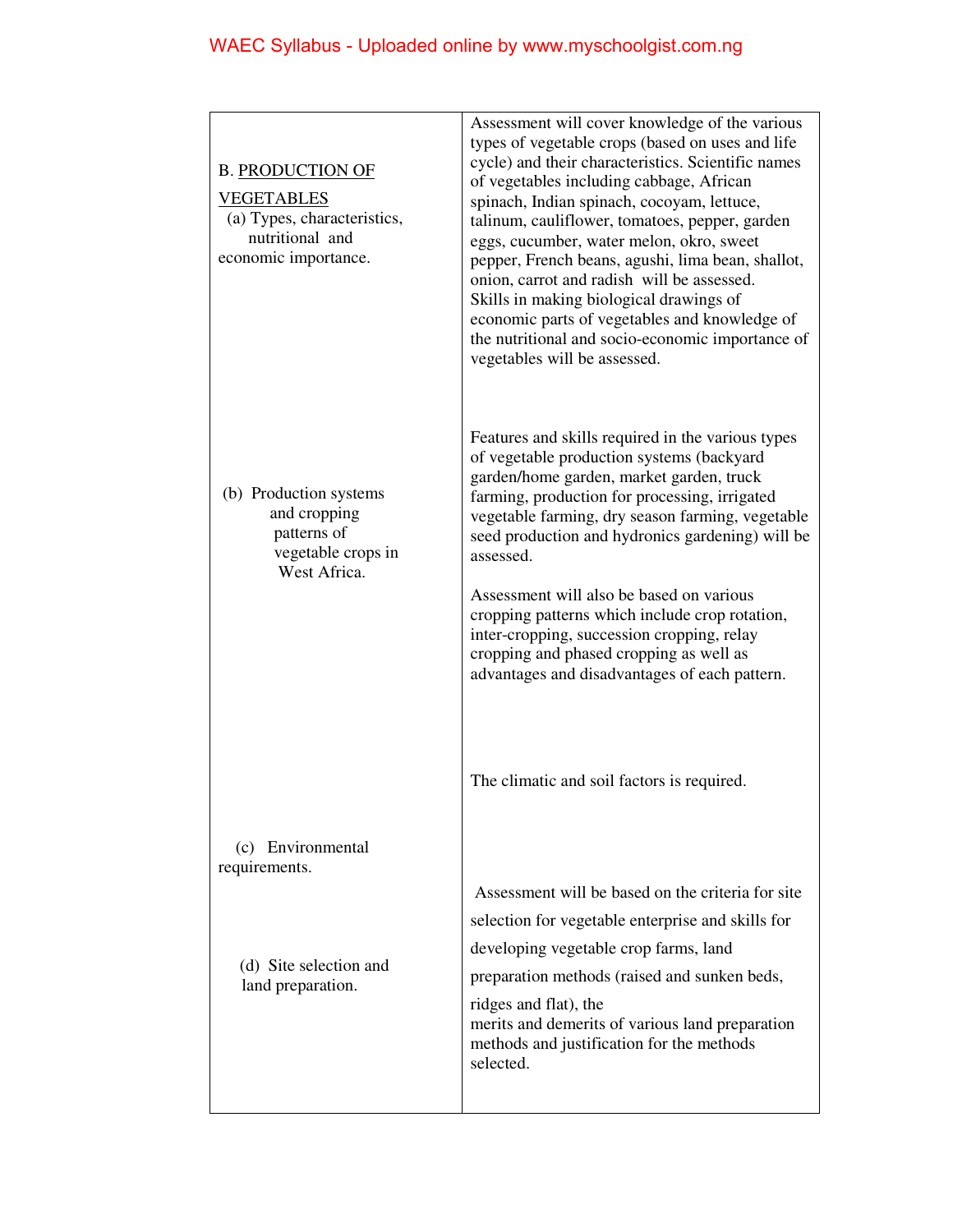| (e) Nursery and field<br>practices.                                                                                                                          | Reasons for and skills in undertaking nursery<br>practices such as seed box/bed preparation<br>including soil sterilization, drilling, pricking out,<br>hardening off, transplanting, etc and field<br>practices including supplying,<br>watering/irrigation, thinning, mulching, staking,<br>weed management, fertilizer application,<br>pruning, pest and disease control will be<br>assessed.                                                                                                                                                                                                                                                                   |
|--------------------------------------------------------------------------------------------------------------------------------------------------------------|--------------------------------------------------------------------------------------------------------------------------------------------------------------------------------------------------------------------------------------------------------------------------------------------------------------------------------------------------------------------------------------------------------------------------------------------------------------------------------------------------------------------------------------------------------------------------------------------------------------------------------------------------------------------|
| (f) Harvesting and<br>post-harvest<br>handling of<br>vegetable crops.                                                                                        | The signs of maturity, equipment used for<br>harvesting, precautions, methods and skills used<br>in harvesting and post-harvest handling such as<br>trimming, washing, removal of malformed and<br>damaged vegetables, grading etc. Knowledge<br>preservation and processing methods such as<br>drying, curing, milling, pasteurization,<br>refrigeration, pickling, canning etc. will be<br>assessed.                                                                                                                                                                                                                                                             |
| (g) Quality and safety<br>standards in<br>vegetable<br>production.<br>(h) Vegetable seed<br>production and<br>marketing.                                     | Assessment will be based on the procedures and<br>skills in maintaining food quality and safety<br>standards – external quality: shelf life,<br>appearance -colour, shape etc, and internal<br>quality: taste, nutritive value etc.<br>The various methods of extraction and storage<br>of seeds of pulpy fruits and dry fruits; labelling,<br>pricing etc. and marketing will be assessed.                                                                                                                                                                                                                                                                        |
| C. PRODUCTION OF<br><b>SPECIFICVEGETABLE</b><br><b>CROPS</b><br>(a) Classification, types,<br>environmental<br>requirements and<br>land preparation methods. | Assessment will be on classification of tomato,<br>cabbage, carrot, French bean, lettuce and<br>cauliflower into family, genus, species, varieties<br>and cultivars. Types of vegetables based on<br>botany; (i) Leafy vegetables - cabbage and<br>lettuce; (ii) Floral vegetables - cauliflower; (iii)<br>Fruit vegetables - tomatoes, pepper, garden eggs,<br>okro; (iv) Pod and seed vegetables - French<br>beans and agushi, (melon seed) and (v)<br>Vegetables with fleshy storage structures - onion<br>and carrot.<br>The environmental requirements and land<br>preparation methods, nursery practices (if<br>applicable), spacing, transplanting/planting |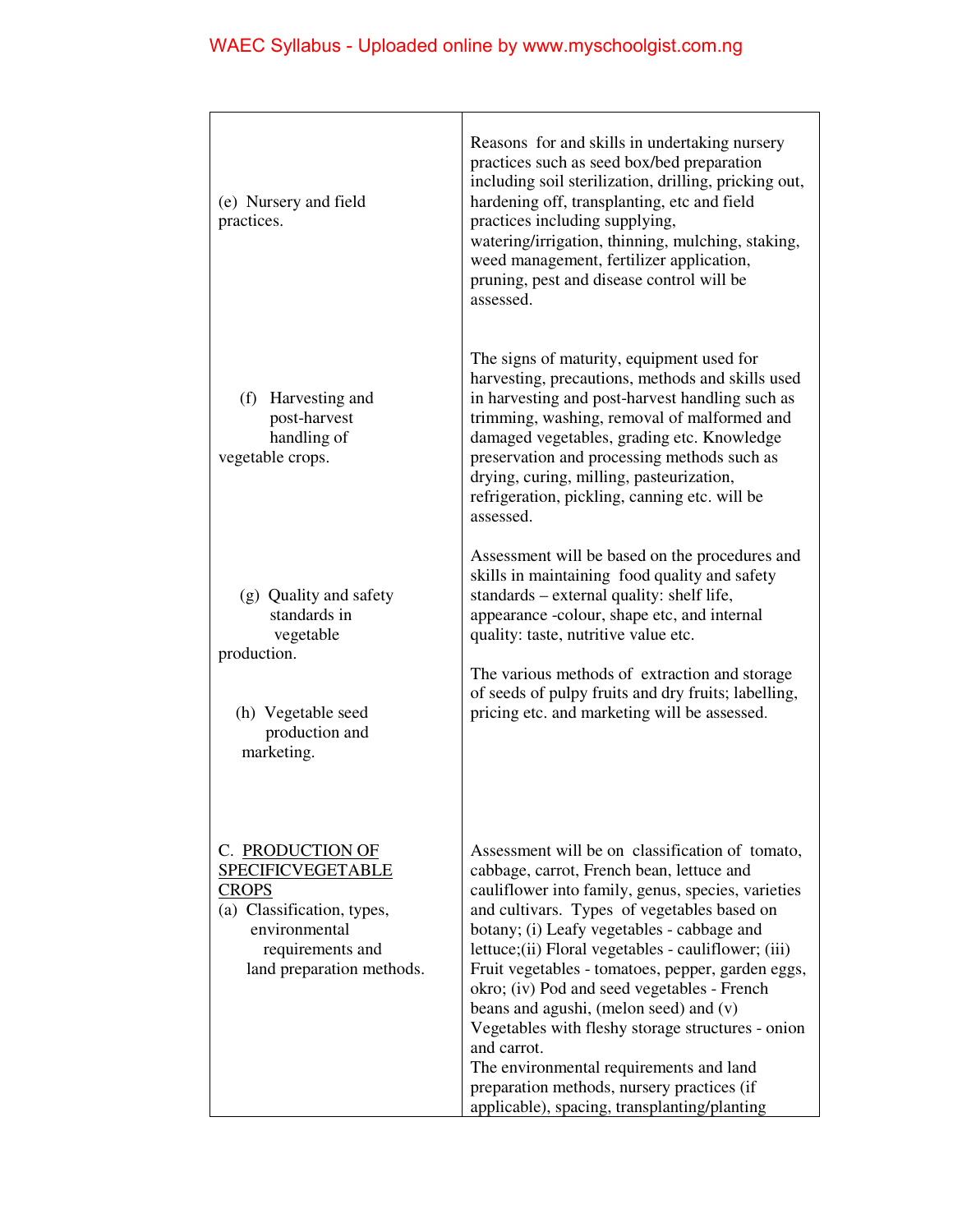|                                                                                                         | methods for individual crops will be examined.                                                                                                                                                                                                                                                                                                                                                                                                                                                                  |
|---------------------------------------------------------------------------------------------------------|-----------------------------------------------------------------------------------------------------------------------------------------------------------------------------------------------------------------------------------------------------------------------------------------------------------------------------------------------------------------------------------------------------------------------------------------------------------------------------------------------------------------|
| (b) Nursery and cultural<br>practices.                                                                  | Assessment will be based on knowledge and<br>skills in planning and carrying out all the<br>required nursery and cultural practices such as<br>bed preparation and soil sterilization, seed<br>drilling, irrigation/watering, shading, mulching,<br>and transplanting, fertilizer application etc.                                                                                                                                                                                                              |
| (c) Harvesting and<br>post-harvest<br>handling.                                                         | Candidates will be assessed on the signs of<br>maturity, equipment used forharvesting,<br>precautions and skills in methods used in<br>harvesting and post-harvest handling of each<br>vegetable (fresh or dried). Knowledge and<br>understanding of parameters and procedures for<br>yield determination will also be assessed.                                                                                                                                                                                |
| (d) Quality and safety<br>standards invegetable<br>production and roles of<br>actors and players.       | Assessment will be based on how quality and<br>safety standards are to be maintained e.g.<br>grading, packaging, transporting to local markets<br>and factors to be considered in pricing harvested<br>vegetable products etc.<br>Assessment will also be based on value chains in<br>vegetable production, the roles of various<br>actors/players in the supply of vegetables,<br>description of marketing procedures of a<br>vegetable crop in a local market and a foreign<br>market (e.g. European market). |
| D. RAISING<br><b>ORNAMENTAL</b><br><b>PLANTS</b><br>(a) Types and functions<br>of ornamental<br>plants. | Knowledge of the types of ornamental plants<br>based on their uses and growth habits i.e.<br>Outdoor plants (grouped into bedding plants,<br>shrub plants, climbing plants, ground cover and                                                                                                                                                                                                                                                                                                                    |
| (b) Propagation of<br>ornamental plants.                                                                | water plants); and Indoor plants, will be assessed.<br>The scientific names and functions of ornamental<br>plants will also be assessed.<br>Candidates will be assessed on of the methods of                                                                                                                                                                                                                                                                                                                    |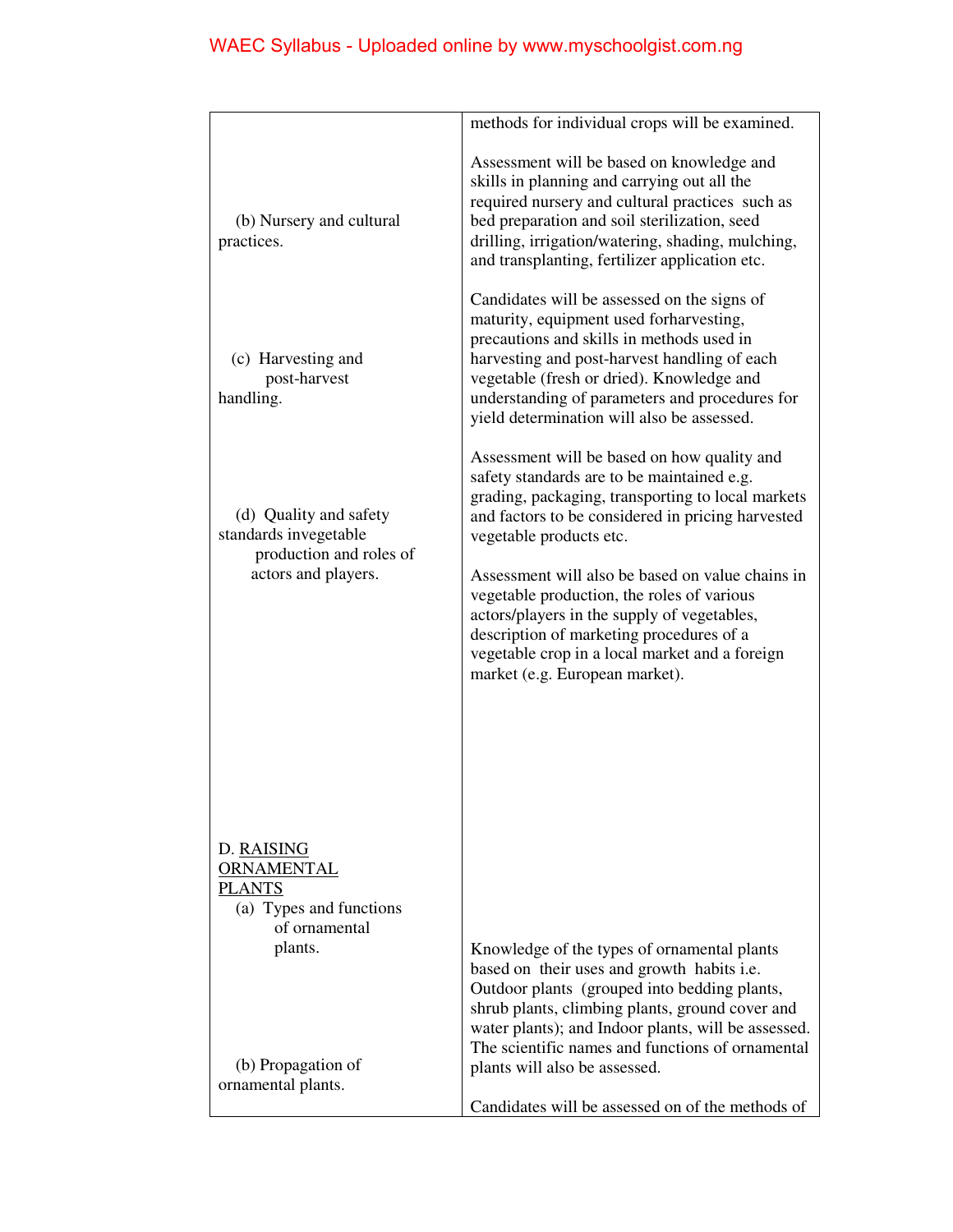| (c) House plants:<br>(i) Types and uses                            | propagation by seeds and vegetative means,<br>media and containers for propagation.and also<br>collection, purification and cleaning and<br>maintenance of seed viability; and nursing or<br>planting at stake.                                                                                                                                                                                                                                                             |
|--------------------------------------------------------------------|-----------------------------------------------------------------------------------------------------------------------------------------------------------------------------------------------------------------------------------------------------------------------------------------------------------------------------------------------------------------------------------------------------------------------------------------------------------------------------|
| (ii) Selecting house<br>plants for specific                        | Knowledge of the types of house plants based on<br>the morphological features and position in the<br>house is required.                                                                                                                                                                                                                                                                                                                                                     |
| uses.<br>(iii) Management of<br>house plants:<br>Tools, Containers | Assessment will be based the selection and<br>placement of house plants and containers.                                                                                                                                                                                                                                                                                                                                                                                     |
| and Management,<br>practices.<br>(iv) Marketing                    | The uses of tools, containers and management<br>practices such as provision of light, air, water,<br>fertilizer application; pruning and trimming; pest<br>and disease control, cleaning and polishing will<br>be required                                                                                                                                                                                                                                                  |
| (d) Establishment and<br>management of lawn<br>grasses.            | Assessment will be based the factors of<br>production, demand and supply, packaging,<br>pricing and transport.                                                                                                                                                                                                                                                                                                                                                              |
| (e) Establishment and<br>management of<br>hedges.                  | Assessment will be based on knowledge of the<br>characteristics and importance of lawns, planting<br>materials, methods of propagation, common lawn<br>grasses, site preparation and maintenance<br>practices such as watering, weeding and spiking.                                                                                                                                                                                                                        |
| (f) Establishment and<br>management of beds and<br>borders.        | Assessment will be based on common hedging<br>plants and their characteristics; the importance of<br>hedges, planting materials, methods of<br>propagation, site preparation and maintenance<br>practices such as watering, weeding andpruning.                                                                                                                                                                                                                             |
| E. LANDSCAPING                                                     | Assessment will be based on knowledge of<br>common bed and border plants, the differences<br>between beds and borders and hedges and<br>borders; principles underlying establishing beds<br>and borders; Management practices including<br>selection of appropriate plants for beds and<br>borders, planting materials, methods of<br>propagation, common bed and border plants and<br>site preparation and maintenance practices such<br>as watering, weeding and pruning. |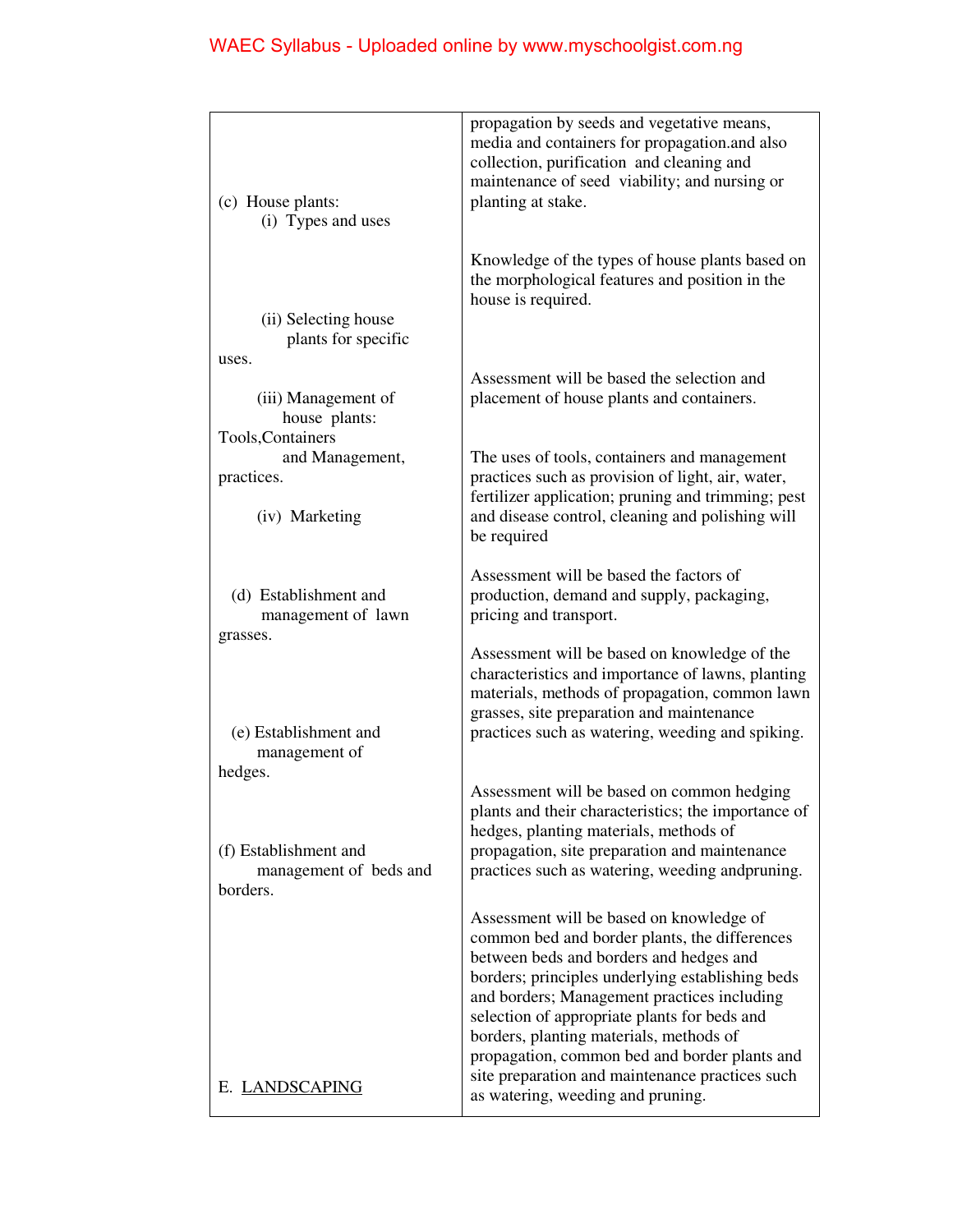| (a) Meaning and importance<br>of landscaping.                              |                                                                                                                                                                                                                                                                                                                                                                                                                     |
|----------------------------------------------------------------------------|---------------------------------------------------------------------------------------------------------------------------------------------------------------------------------------------------------------------------------------------------------------------------------------------------------------------------------------------------------------------------------------------------------------------|
|                                                                            |                                                                                                                                                                                                                                                                                                                                                                                                                     |
| (b) Components and<br>principles of<br>landscape design.                   | Knowledge and understanding of the concept and<br>importance of landscaping (conservation,<br>beautification, screening, forest reserve/green<br>belt and wind break) are required.                                                                                                                                                                                                                                 |
|                                                                            | The differences between the components and the<br>roles of the components (materials) such as<br>landform, plant materials, water, sculpture and<br>stone work, garden boundaries and ground<br>pattern will be assessed.                                                                                                                                                                                           |
| <b>F. VOCATIONS IN CROP</b><br><b>HUSBANDRY AND</b><br><b>HORTICULTURE</b> | Knowledge and understanding of the principles<br>of design (unity, scale, time, space division,<br>texture, light and shade, tone and colour, style,<br>line, variety, balance, repetition, balance,<br>emphasis etc.) will be assessed.                                                                                                                                                                            |
| (a) Vocations and tasks<br>in Crop Husbandry<br>and Horticulture.          |                                                                                                                                                                                                                                                                                                                                                                                                                     |
| (b) Role of vocations                                                      | Assessment will be based on knowledge of<br>vocations available in Crop Husbandry and<br>Horticulture and the tasks involved.<br>Tasks in occupations such as Produce Marketing,<br>Exporting, Importing, Providing Services and<br>Supplies, etc taking into consideration the<br>educational qualifications, training, resources etc<br>required to perform the tasks; and the benefits<br>derived from the jobs. |
| (c) Establishments of<br>enterprises                                       | Candidates will be assessed on their ability to<br>discuss the importance of vocations to the<br>individual, community and nation.                                                                                                                                                                                                                                                                                  |
|                                                                            | Candidates will be assessed on their ability to<br>analyze the factors, resources and procedures<br>(development of a business plan, registration of<br>business etc.) required to establish enterprises.                                                                                                                                                                                                           |
|                                                                            |                                                                                                                                                                                                                                                                                                                                                                                                                     |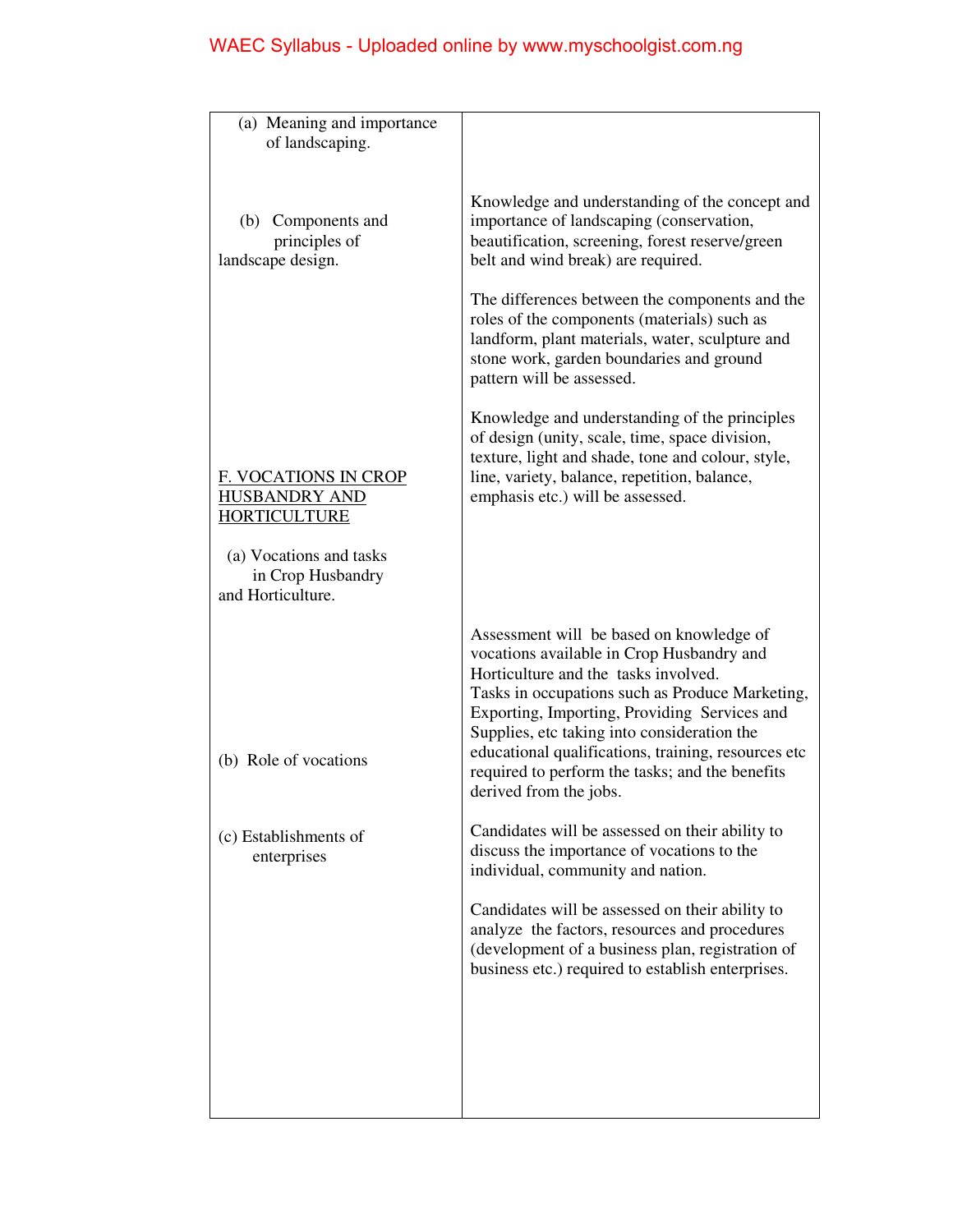#### **PRACTICAL SYLLABUS**

| <b>CONTENTS</b>                       | <b>NOTES</b>                                                                                                                                                            |
|---------------------------------------|-------------------------------------------------------------------------------------------------------------------------------------------------------------------------|
| 1. Introduction to Crop<br>Production | Ability to identify, classify and make<br>biological diagrams of parts and sections of<br>and of whole plants is required.                                              |
|                                       | Knowledge of use of field crops, vegetables,<br>fruit of crops, tree crops and ornamental plant<br>is required.                                                         |
|                                       | Ability to identify farm tools and equipment,<br>and knowledge of the uses and maintenance<br>of general and specialized farm tools and<br>equipment are also required. |
|                                       | Ability to determine soil physical properties<br>e.g. structure, texture: and chemical properties<br>e.g. pH, salinity are required.                                    |
| 2. Nursery Practices                  | Ability to identify and prepare containers and<br>media for propagation and knowledge of<br>methods of propagation including budding<br>and grafting are required.      |
|                                       | Ability to carry out seed tests such as<br>germination, health and purity tests; undertake<br>practices such as drilling, broadcasting,                                 |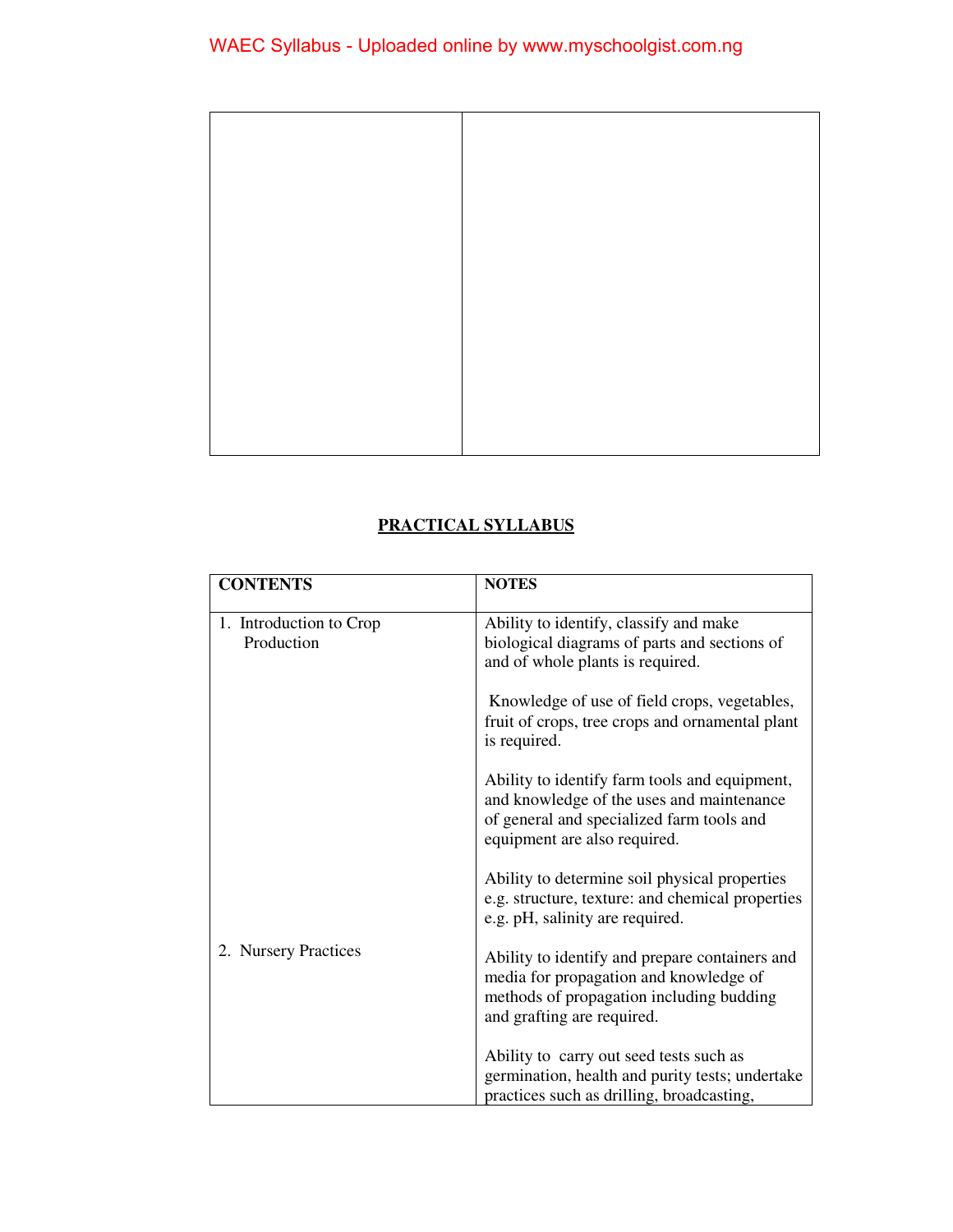|                                                            | sowing, pricking out, thinning, application of                                                                                                                                                                                                                                                       |
|------------------------------------------------------------|------------------------------------------------------------------------------------------------------------------------------------------------------------------------------------------------------------------------------------------------------------------------------------------------------|
|                                                            | pesticides and starter solutions, hardening off<br>and transplanting are required.                                                                                                                                                                                                                   |
| 3. Field Practices<br>(a) Land preparation<br>and Planting | Knowledge of types of seed beds; seed rate,<br>planting materials, planting methods and<br>cropping calendar is required.<br>Ability to calculate and interpret data on<br>spacing and plant density is required.                                                                                    |
| (b) Fiertilizers                                           | Types of fertilizer and methods of application<br>of organic and inorganic fertilizers e.g.<br>granules, foliar, banding and broadcasting is<br>required.                                                                                                                                            |
| (c) Weeds                                                  | Identification of weeds, their ecological<br>adaptations, and weed control measures e.g.<br>cover cropping, mulching, herbicide<br>application (types of herbicides) etc. is<br>required.                                                                                                            |
| (d) Pests and Diseases                                     | Ability to identify pests and diseases;<br>symptoms and effects of disease on host; life<br>cycle of economic insects e.g. stem borer;<br>Control measures for pests and diseases,<br>including calibration of spraying equipment,<br>types of pesticides and pesticide formulation<br>are required. |
| (e) Irrigation                                             | Types, uses and maintenance of irrigation<br>equipment and parts e.g. watering can,<br>watering hose, sprinklers, laterals and water<br>pump is required.                                                                                                                                            |
| 4. Harvesting and Post-<br>harvest Handling                | Signs of maturity; methods of harvesting, seed<br>extraction, processing and storage; grading of<br>produce and products of arable, plantation and<br>horticultural crops and the ability to estimate<br>yield of crops are required.                                                                |
| 5. Record keeping<br>6. Landscaping and                    | Knowledge of types and uses of farm records;<br>and ability to take/keep records on the farm<br>are required.                                                                                                                                                                                        |
| Ornamental<br>Horticulture                                 | Knowledge of various components used for<br>designing landscape; Identification of<br>ornamental plants, and their uses; knowledge                                                                                                                                                                   |